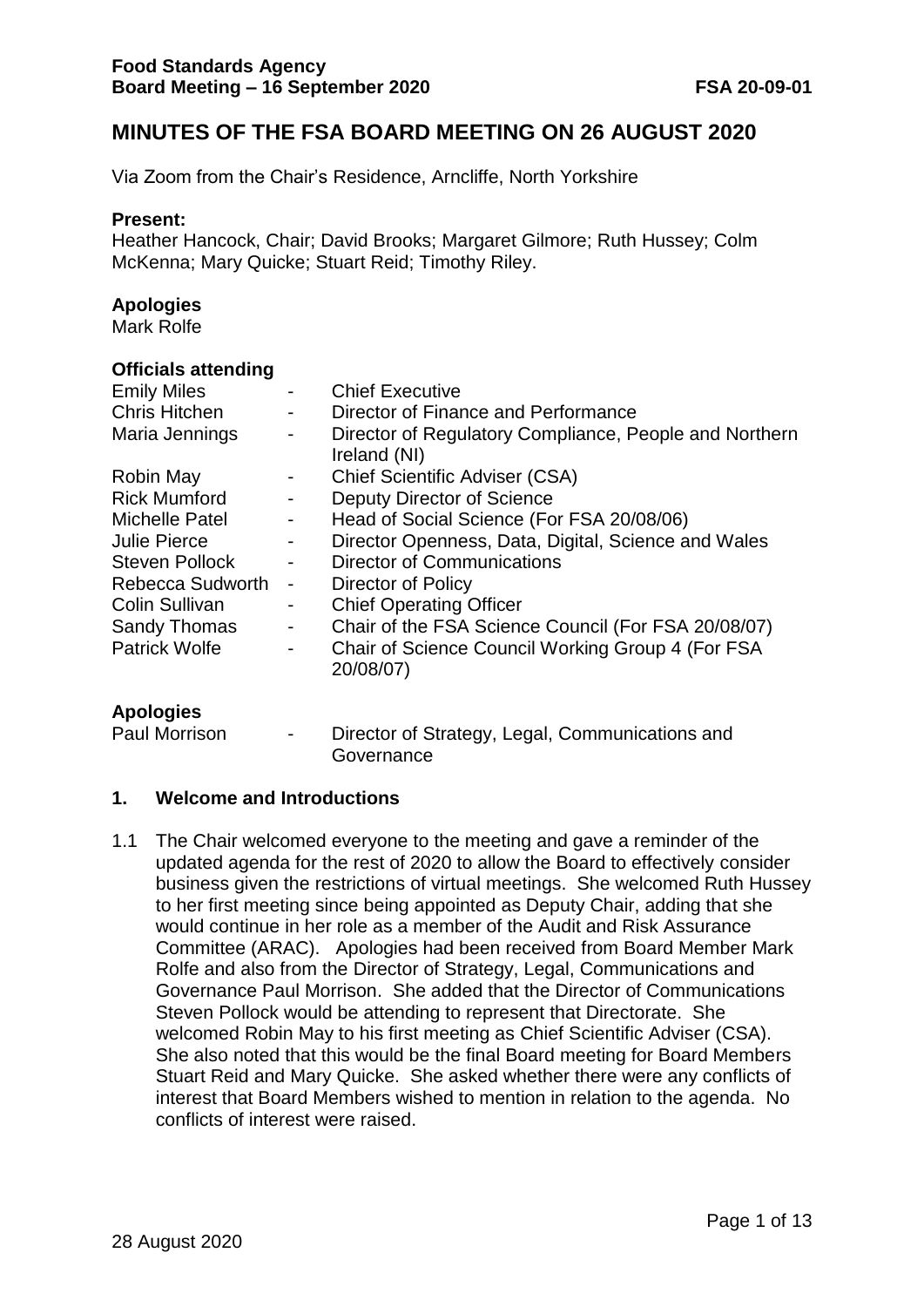#### **2. Minutes of 17 June 2020 (FSA 20/08/01)**

2.1 The Chair said that the minutes of the Board meeting of 17 June had been circulated in draft to Board Members and asked if the Board were content that they represented an accurate account of the discussions at that meeting. The Board indicated that they were content, and the minutes were approved for publication.

## **3. Actions Arising (FSA 20/08/02)**

3.1 The Chair asked Board Members if they had any comments on any of the actions, noting that progress on some of the actions had been disrupted by the COVID-19 pandemic. The Board had no comments on the actions.

#### **4. Chair's Report**

4.1 The Chair explained that a full list of her engagements had been published on the FSA website and consisted chiefly of meetings with Ministers. She explained that the interviews to find a new Board Member for Wales had been concluded and that it was hoped that the new appointee would be with the Board for its September meeting. She added that the new Board Member would automatically become a part of ARAC.

## **5. Chief Executive's Report to the Board (FSA 20/08/03)**

- 5.1 On COVID-19 the CE said that the FSA was now in the process of reversing some of the easements made at the start of the pandemic and that evidence continued to demonstrate that the risk of transmission of the virus through food remained very low. She expressed her thanks to the meat-industry for their cooperation throughout the pandemic and mentioned that there had been a small number of COVID-19 outbreaks in meat-plants and food processing sites.
- 5.2 The CE noted the question that had been received in relation to health marks. She explained that the issue would be covered in greater depth at the September Board meeting. She noted the complexities brought to the issue by the Northern Ireland Protocol as well as the stipulations of the Withdrawal Agreement saying that there would be choices to be made about acceptable markings and a staged response would be necessary.
- 5.3 The CE mentioned two issues not covered in her report. The first was a speech made by the Secretary of State for Health to Policy Exchange the previous week that announced the National Institute for Public Health Protection which included various aspects of science, test & trace and the National Biosecurity Centre into a single organisation focussed on pandemics and diseases. He had also said that he would consult on how public health protection could be embedded more widely in institutional arrangements. She explained that no approach had been made to the FSA about this or any of the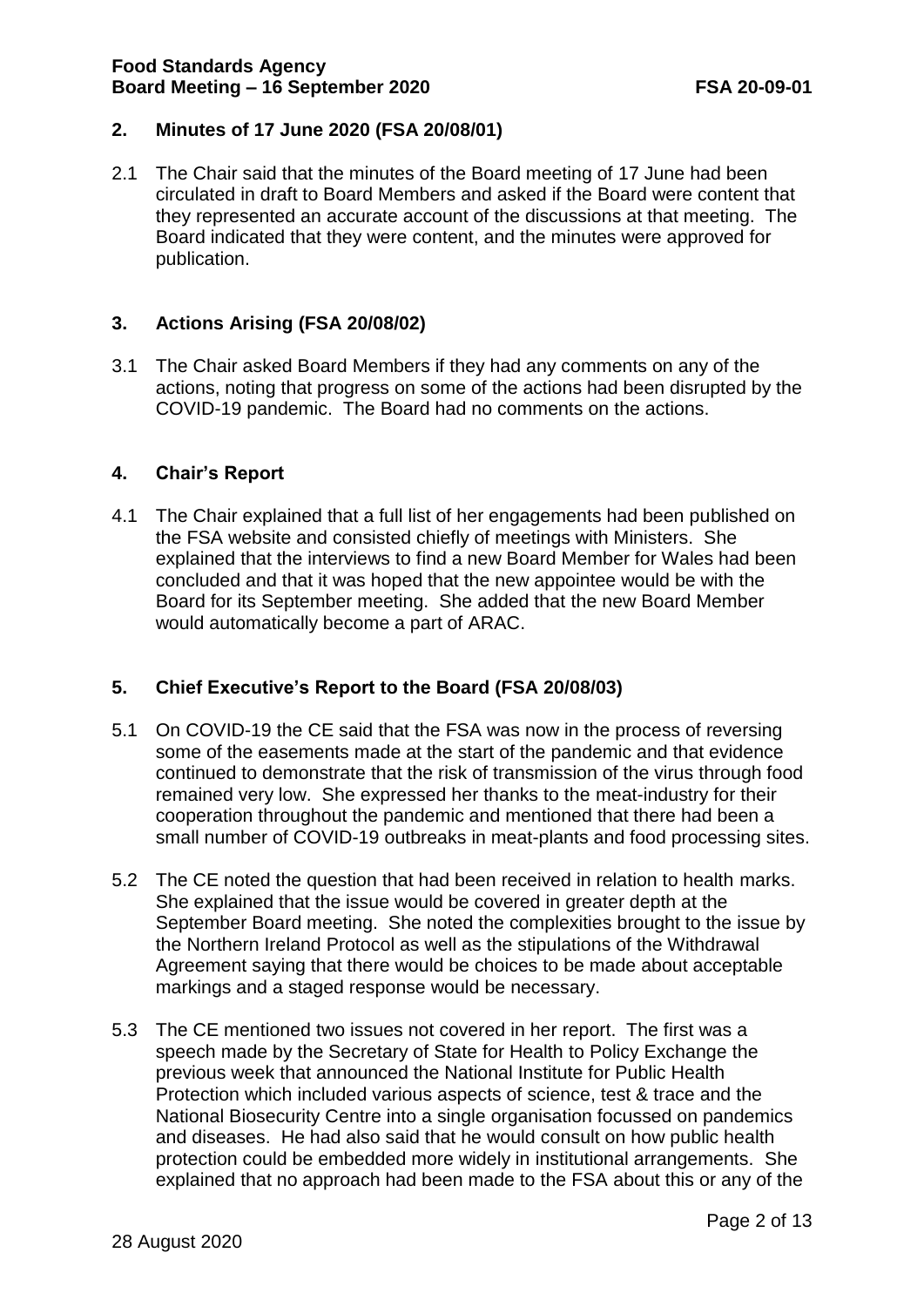elements of PHE's remit that impact on the work of the FSA but that the FSA watching this with interest and with an awareness of the relevance of public health protection functions to the work of the FSA.

- 5.4 The CE said that, on the Spending review, along with other departments, the FSA had been asked to make a submission for the Westminster budget for 2021 to 2024 by the 24 September. She said proposals were being discussed with HMT and that the FSA had written to the Permanent Secretary at the Minister for Housing and Local Government raising to put on record the FSA's concerns about Local Authority (LA) funding of food officers.
- 5.5 On COVID-19, Colin Sullivan said that the FSA was moving from the emergency response to 'business as usual' incident management. He explained that measures put in place during the management of the pandemic were either being reversed or embedded and preparations were being made in the event of a second wave of infections.
- 5.6 Colin said that, for frontline staff in various categories who had not been able to attend work during the outbreak, each of these categories had now been brought back, meaning that absence levels were very low. Colin expressed his gratitude to frontline staff. He noted that this involved secondments of staff which were now reversing.
- 5.7 Colin explained that there were more than 20,000 food processing plants across England, Wales and Northern Ireland and that a very small number had been affected by COVID-19 outbreaks. In England, the number was 40 premises, including meat and non-meat food processing plants.
- 5.8 Colin spoke about the effective partnership working with LAs, saying that the FSA's guidance to LAs had been revised and updated in relation to reprioritisation of work. He said that this advice extended until the end of September. He noted the question submitted ahead of the Board meeting saying that the FSA was currently surveying LAs to help inform our decisions about expectations for LAs following the 30 September.
- 5.9 On Communications, Colin explained that the FSA had been amplifying central Government messages on transmission and had developed materials for businesses and consumers which had been widely viewed on the FSA website. He explained that the FSA was running its 'Here to Help' campaign to support food businesses operating during COVID-19. This consisted of several tailored guidance pages, case studies and webinars sharing good practice.
- 5.10 Rebecca Sudworth explained that on health marks, there was an appreciation of the complexity and urgency of the issues within the FSA. She explained that there had been frequent meetings with stakeholders across the food industry and that the FSA was very grateful for the information they had shared and the dialogue that had taken place to guide the FSA approach. She highlighted some of the legal issues involved, explaining that from January 2021 there would be up to 5 different health marks available for use dependent on various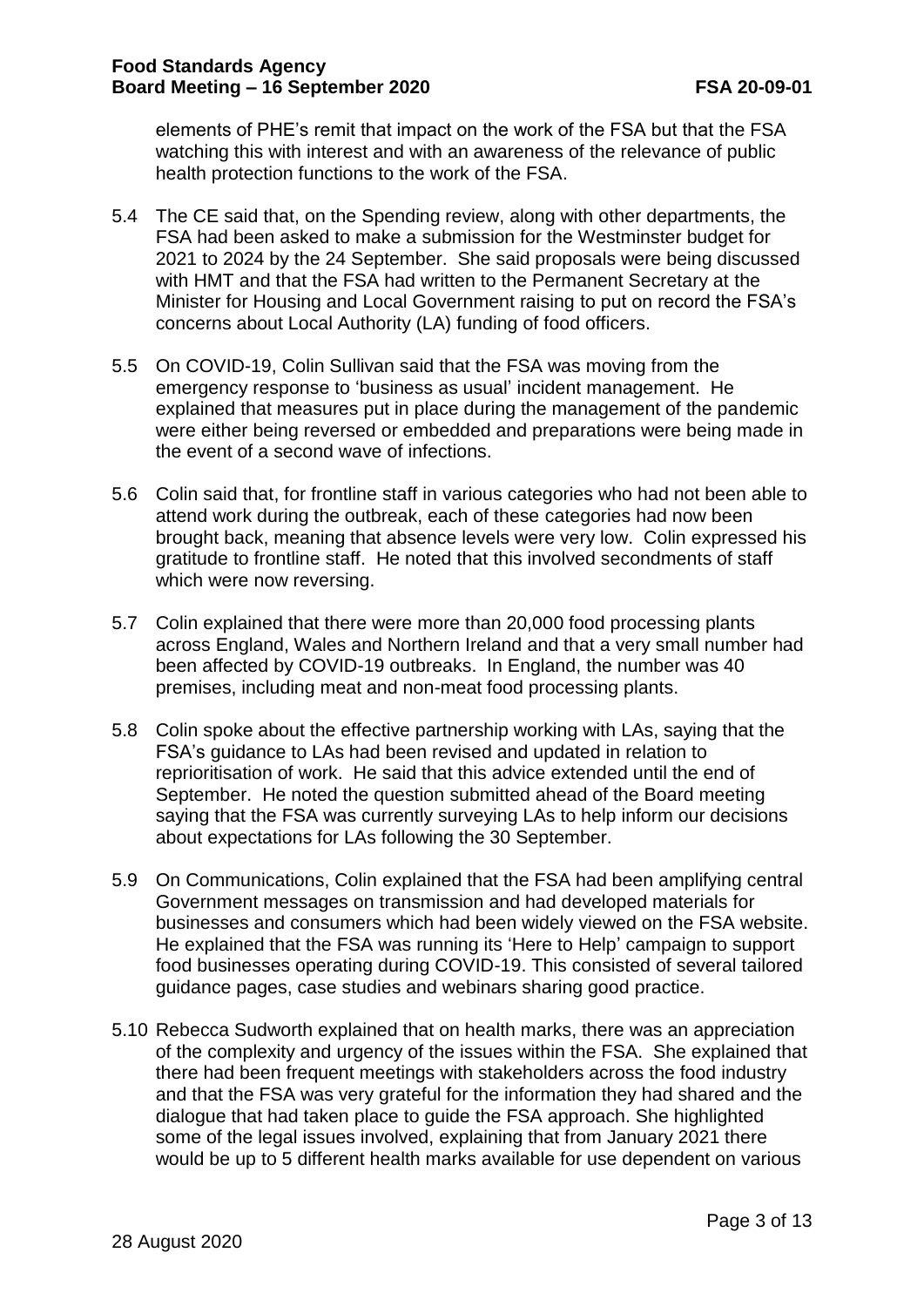geographical factors. She said that the FSA were working at pace to resolve these legal issues and provide guidance.

- 5.11 The Chair explained that the Board was concerned about the issues around health marks and acknowledged that it was also an area of concern for industry. David Brooks noted that there would likely be products being manufactured currently that would be dependent on the resolution of these issues due to the long shelf-life of those products. He said that this would be a concern for businesses to use the correct labelling and transitioning appropriately from packaging stating the product had been produced in the EU to produced in the UK. He said that the quicker this could be resolved the better.
- 5.12 David then asked a question about Cannabidiol (CBD), noting a seminar that the FSA had run the previous week; and a pause from the EU on accepting submissions for CBD approval due to concerns about narcotics. He asked what effect this would be likely to have on the work that the FSA carried out with the CBD industry.
- 5.13 Rebecca explained that on CBD, there would be international discussions necessary to determine in what circumstances a CBD product should be considered a narcotic. She added that from January, the FSA would be ready to accept applications and take its own decisions on these issues. She invited Rick Mumford, Deputy Director of Science, to say more about the Seminar. Rick explained that over 200 participants had joined the seminar with some dialling in internationally. He explained that the seminar had been co-hosted with the accreditation body UKAS and had participation from many of the UKs leading laboratories in this area.
- 5.14 David said that there had been some unease expressed in previous discussions around the extended timeframe being used to get approval for CBD products. He asked for assurance that the EU pause on accepting submissions would not impact. Rebecca explained that there was no target to have all CBD products approved by the end of March but that by then the FSA wanted to have all the necessary submissions to allow the approvals process to be carried out. She explained that the FSA process was not affected by the EU decision.
- 5.15 Colm McKenna noted the announced changes to PHE, acknowledging that many of the implications were unknown but highlighted the need to maintain an awareness of that situation. On the NI Protocol, he emphasised that the complexities around that would not only impact on businesses in NI but on those anywhere in the UK who intended to sell their products in NI and asked for reassurance that the FSA was addressing these issues.
- 5.16 Maria Jennings, Director of Regulatory Compliance, People and NI, confirmed that businesses intending to move food from GB into NI and, in many cases, onwards into Europe would be impacted by the NI Protocol. She explained that work was underway in considering the risks for businesses hoping to send their products in either direction. The CE added that she had been in discussions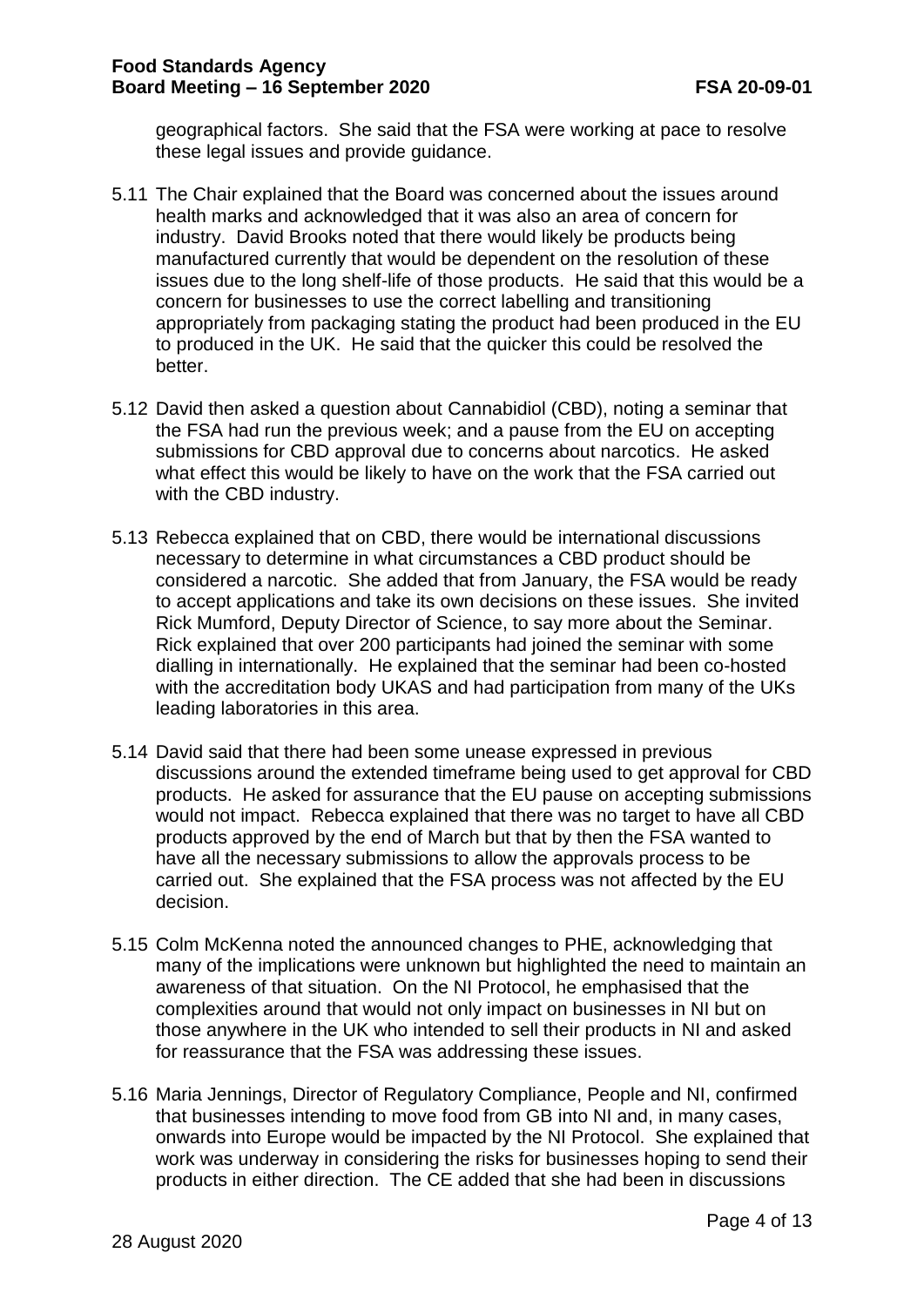with both Defra and industry representatives where these issues were being raised.

- 5.17 Timothy Riley praised the work that had been done to manage down COVID-19 outbreaks in food processing plants and asked whether there was any communications work planned to help public confidence with that sector. Colin explained that there was an awareness that, in publishing statistics that there was not a comprehensive picture but that the overall figure mentioned was one that he was content to make public.
- 5.18 Margaret Gilmore asked about the assurance that could be given in relation to reputational impacts from COVID-19 outbreaks and how these could be managed. The CE explained that the FSA needed to be there to tell the truth about food. She said that the evidence still showed that the risks of transmission through food was very low. The other aspect to the reputational question for food processing manufacturers was about health and safety at work. She explained that in that area, the FSA was not the body with the expertise to be able to give authoritative advice.
- 5.19 Stuart Reid noted the difference in the way that absolute figures can be perceived as opposed to relative figures, noting that 40 outbreaks was a very small number when considered against the number of premises. He asked whether there was an awareness of how that relative figure compared to other sectors and manufacturing industries with a similar workforce demographic and lifestyle. He also asked about whether the FSA's advice about the use of sanitisers was consistent in relation to food safety given the alleged watering down of advice on the 60% alcohol minimum for hand sanitisers.
- 5.20 The Chair suggested that Colin respond to the Board by email on the second point.

#### **Action 1 -Colin Sullivan to provide information about FSA advice on hand sanitisers in food establishments to the Board.**

- 5.21 On Stuart's first question, Colin explained that the Joint Biosecurity Centre had been considering this and figures seemed to show that food processing was an area where outbreaks could be more likely than in other manufacturing sectors.
- 5.22 Mary Quicke noted a reference to the IPAFFS system in the minutes of the previous meeting and asked whether further assurances had been received that the system will work when it is required. The CE said that assurances had been received from Defra about the efficacy of the system in June and these were communicated to the Board at that time. She said that this would be watched carefully, and the Board would receive a further update in September

#### **Action 2 -CE to provide an update on assurances of IPAFFS effectiveness to Board in September.**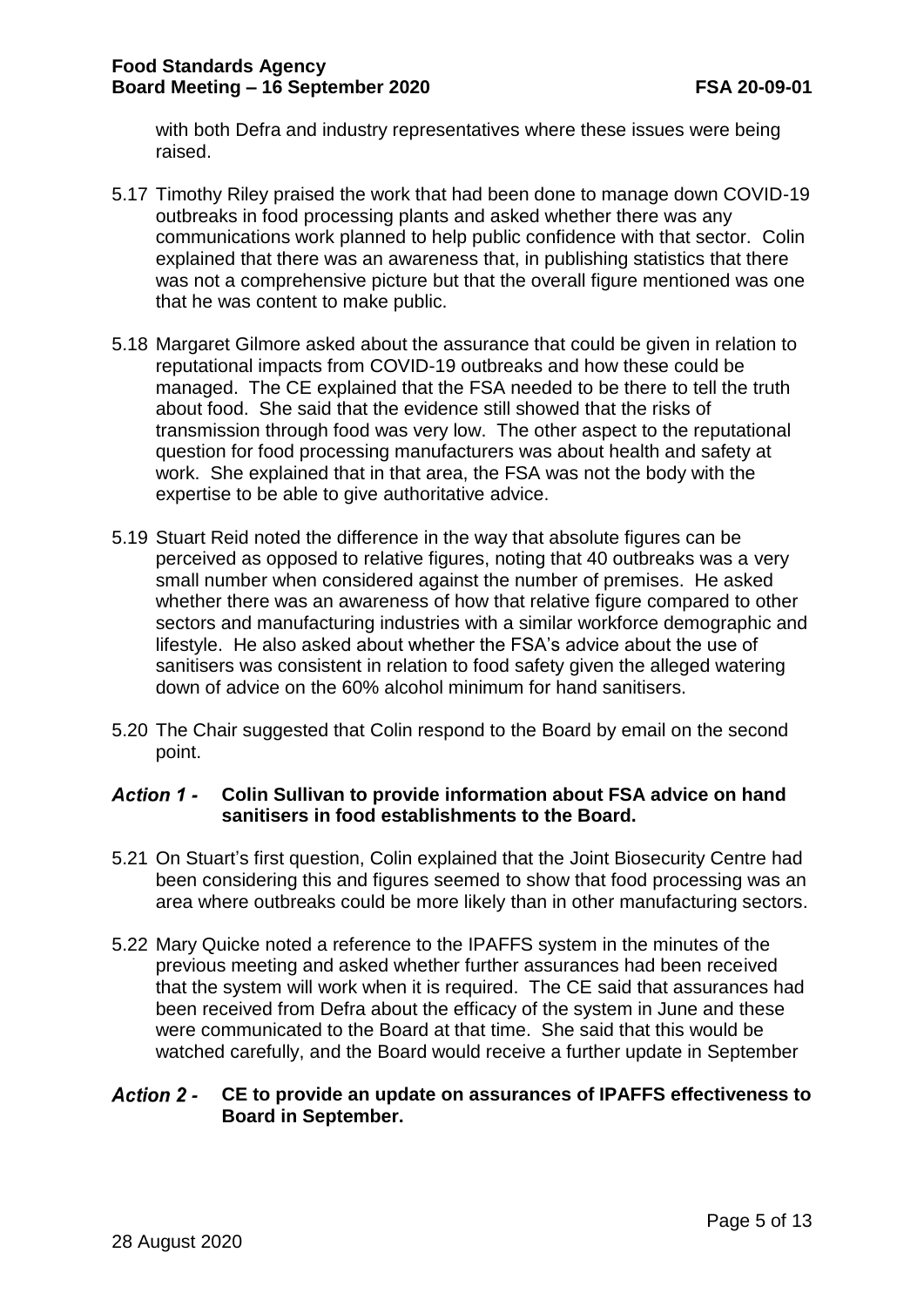#### **6. Annual Governance Report (FSA 20/08/04)**

- 6.1 The Chair introduced the Annual Governance report giving an overview of the paper and the Annexes, covering the Terms of Reference for the Board and its committees as well as the Standing Orders and the FSA's remit, emphasising that this remained broadly as it was before, including where the decisions rest and the extent to which the FSA had powers to direct or instruct, or operated through guidance, advice or influence.
- 6.2 She reiterated the Board's decision at the June Board meeting that the FSA's decisions would not be led by political considerations, which could vary between the three administrations. Political considerations could cause differences in the way that Ministers chose to implement FSA advice, but that advice would be made on public health and consumer interest grounds. Political considerations would be separate from that and not applied by the FSA.
- 6.3 Ruth Hussey highlighted three areas relating to Board effectiveness. Firstly, she mentioned the range of issues to consider including EU Transition, COVID-19, the need to continue with pace on regulatory reform and global issues with regard to trade deals and food safety issues. Secondly, she highlighted issues around appointments to the Board, stressing the need for progress on staying up to strength and maintaining the breadth of experience. Thirdly, she mentioned that, when holding in-person meetings, Board Members would have previously undertaken visits to various food premises and partner organisations that could help provide background assurance and informal feedback. She asked whether there was anything that could be considered to provide that informal feedback and discussion while the Board continues to work virtually.
- 6.4 The Chair said that she had held some discussions with the CE on ensuring that there were ways for Board members to keep receiving the missing informal assurance and feedback previously gained from Board visits and these issues would be considered further. On Board appointments, she said. It was a concern that it took a long time for Board appointments to be advertised or to know that appointments will not be extended. She noted the added complexity brought about by the hiatus on public appointments due to COVID-19 but said the process tended to be slow regardless. She added that she was disappointed by the delay in processing the recruitment of her successor as Chair, having notified the Department of Health and Social Care in December 2019 of her departure in October 2020. She agreed that not having the breadth and the diversity of the Board, undermined the ability to take the broadest possible view.
- 6.5 The CE commented on Annex E, which described the FSA's role and powers. She noted the recent controversy involving OFQUAL, another non-ministerial department, highlighting the importance of clarity about the FSA's remit. She emphasised that the FSA's independence gave the ability to offer advice and guidance in the consumer interest on public health grounds. She noted that the FSA had a wide remit around the consumer interest in food but that it is Ministers that decide policy. She noted that this had been less obvious in the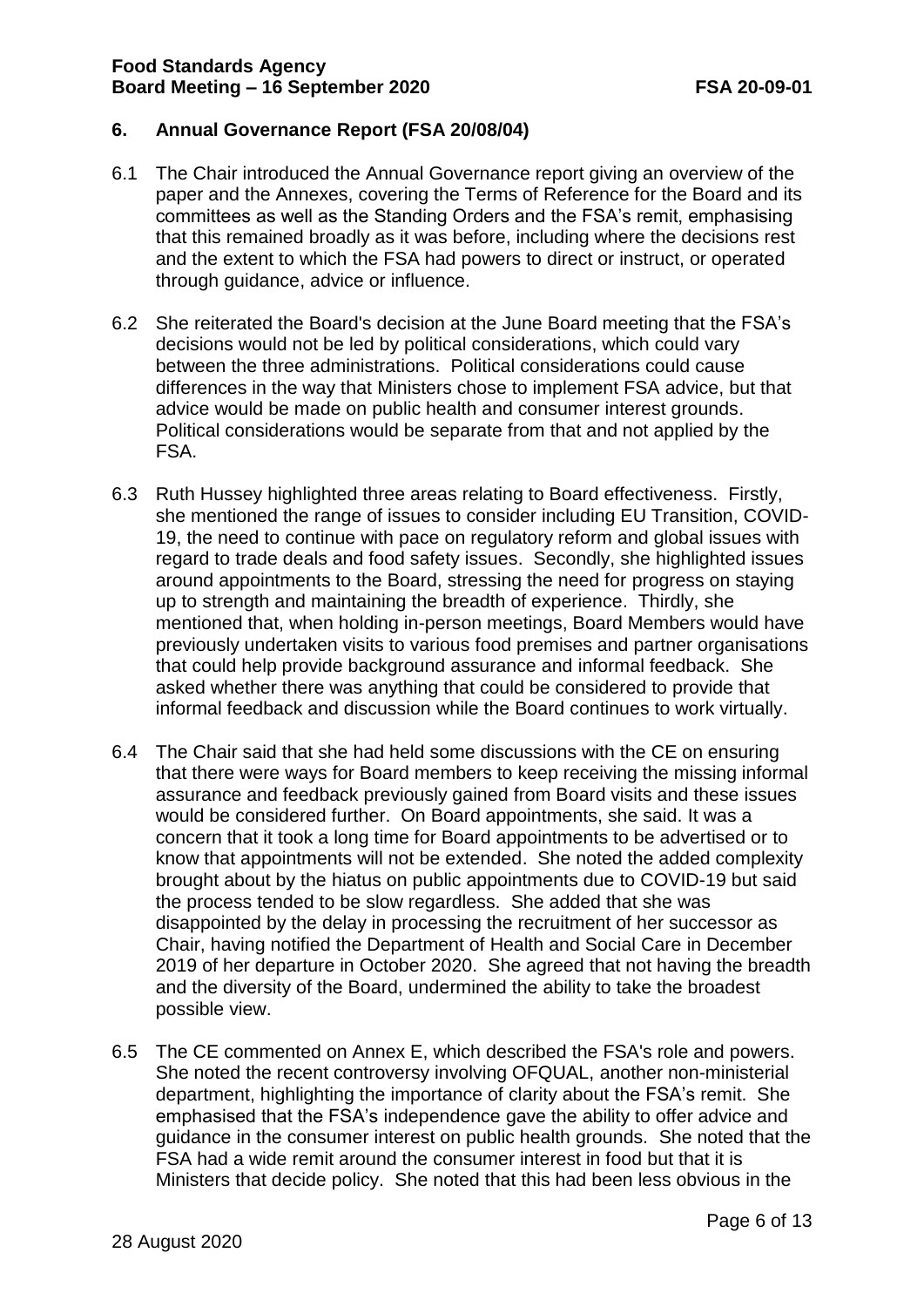past because EU membership had meant that decisions around food had often needed to be made on an EU-wide basis but it was important that the FSA's role to advise, and Ministers to decide, was appreciated from January.

- 6.6 David Brooks said he shared the frustration around Board appointments and asked whether there should be a discussion at the next Board meeting over whether temporary easements would be required to the Standing Orders to ensure that Board and its committees remain quorate. The Chair said that it might be necessary to send a paper to the Board to ask that to happen on a temporary basis but added that it was expected that the Board member for Wales would be appointed imminently, so it should not to get to that point.
- 6.7 Colm McKenna asked whether there was a full understanding at ministerial and official level in the ministerial departments of the FSA's remit and, by extension, where Ministers' powers began. The CE said that this had been raised in meetings that the she and the Chair had with Ministers and that there would be efforts in the coming period to ensure that Ministers were prepared or this role and to remind them that the FSA's advice is public. The Chair added that she and Maria Jennings had recently met with Minister Swann, Minister for Health in Northern Ireland, to explain the coming shift in the volume of material and the decisions required in him as a result of these changes.
- 6.8 Margert Gilmore said that the induction received on joining the Board was very helpful and asked whether it would be repeated for future appointments. The Chair responded that the induction process would be repeated for the new Wales Board member to give that assurance.
- 6.9 Mary Quicke asked whether, in discussions with Ministers, the importance of the timeliness of responses had been stressed to maintain trust in the food system. The Chair explained that it had been and said that there will be a regular Annex included in the CE's report noting pending Ministerial decisions, which would indicate any back-log that could occur.
- 6.10 No further points were raised by the Board and the Chair noted that the Board was content to accept the recommendations of the paper.

#### **7. Annual Update on the FSA's Antimicrobial Resistance (AMR) Programme (FSA 20/08/05)**

- 7.1 Rick Mumford gave an overview of the paper highlighting the One Health approach of the National Action Plan, for example, work co-funded with DEFRA Plant Health, on the international usage of antibiotics on crops; and the significance of declines in antibiotics being used UK livestock and how that could be influencing the decline in AMR being seen in some areas.
- 7.2 Mary Quicke noted that the paper asserted that the use of antimicrobials is declining while the figures provided seem to suggest an increase. She asked if that could be clarified. She also asked whether, antimicrobial use would feature in discussions around future trade agreements. Stuart Reid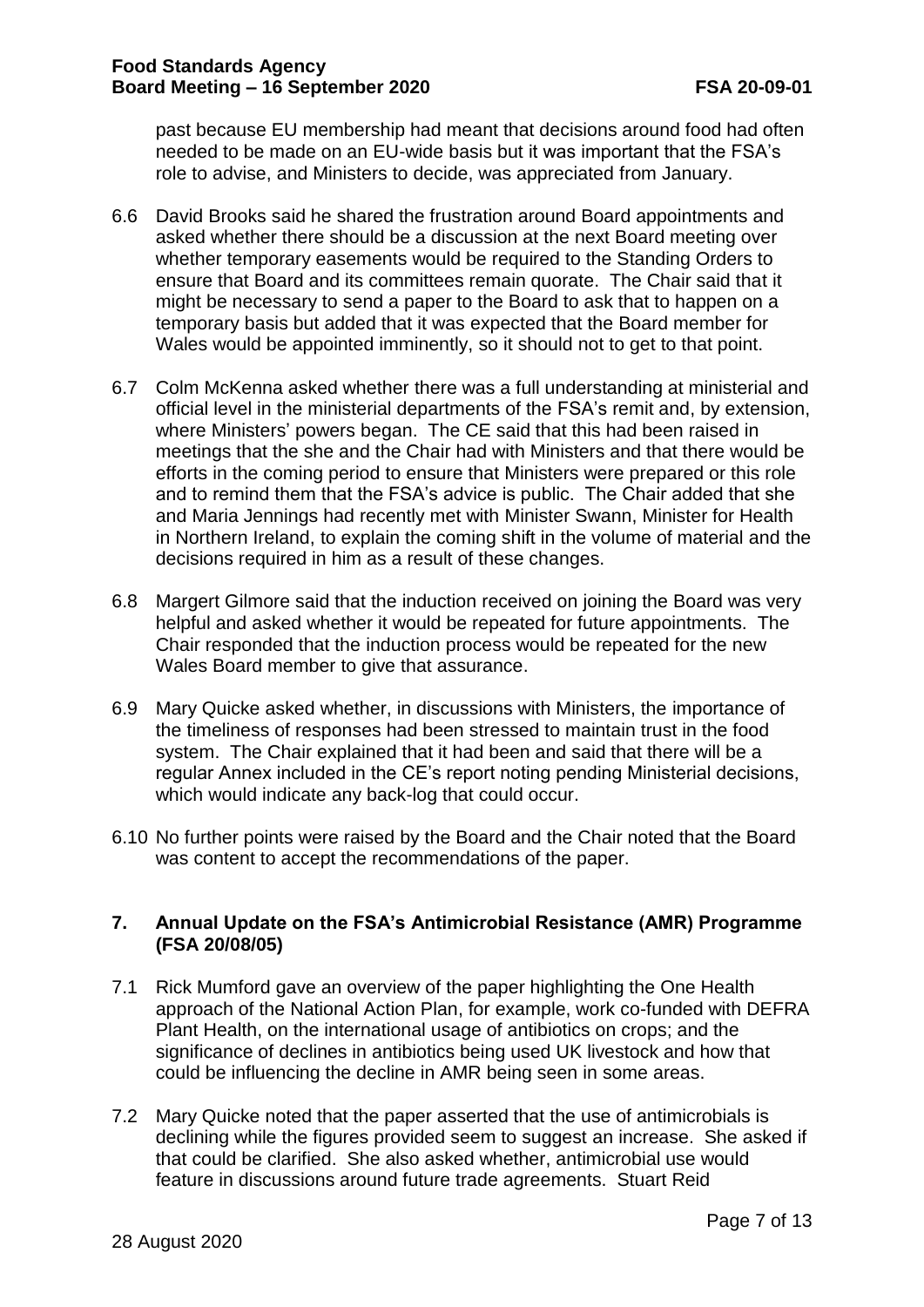congratulated the team on the work done in this area, stressing that the One Health approach would remain very important and that AMR was a clear demonstration of that.

7.3 Rick explained that on Mary's point, the picture, with regard to antimicrobial usage was a mixed one. He said that the data contained areas where levels were static, and others, where there have been significant reductions. He explained that there was a lag between work done in the livestock industry and the effects of that reduction being measurable in terms of AMR. The Chair asked if Rick could say more about surveillance and how it will be maintained outside of the EU surveillance programme. Rick said that there were urgent discussions ongoing about how this will be maintained. The Chair asked if Rick could report back on those discussions through the actions.

#### **Action 3 -Rick Mumford to update the Board on discussions about maintaining AMR surveillance outside of the EU surveillance programme.**

- 7.4 David Brooks asked whether it was surprising that the outcomes of antimicrobial reduction were not being seen sooner given the short lifespan of the livestock concerned in many instances. He also asked whether it was concerning that less than 20% of UK consumers were familiar with AMR as an issue.
- 7.5 On the public awareness of AMR, Rick said that this was an important point and could help raise awareness of the issue that could impact on consumer behaviours in areas like cooking in the home and how AMR awareness could be used to enforce messages about good hygiene. On the rate of the decline in AMR, he said it was difficult to know how rapidly that decline would take place. He noted that some of the declines had been quite significant and some of the others were still slow and the reasons were not fully understood.
- 7.6 Robin May, the Chief Scientific Adviser (CSA) said that continuity of data was critical for this particularly given the changes arising from changed eating patterns during COVID-19 and expected post EU transition. On the rate of decline of AMR, he said that there was data from the healthcare industry that showed that the rate at which an antibiotic resistant phenotype was lost when antibiotics were removed varied widely depending on the nature of the resistance and the bacteria. This was generally referred to 'fitness cost'. In some cases, the cost to bacteria is relatively low and it takes a long period for that phenotype to be lost. He said he was not too concerned to see a slow decline if the level is going down.
- 7.7 Stuart said that the issue about driving behaviour highlights the point about how the One Health agenda is understood. He said that it would require regulation and legislation to get that to come together to get solutions that are sustainable but also education to change behaviours.
- 7.8 The Chair said that the Board endorsed the progress made over the last year and were content with the direction of the programme and the priorities laid out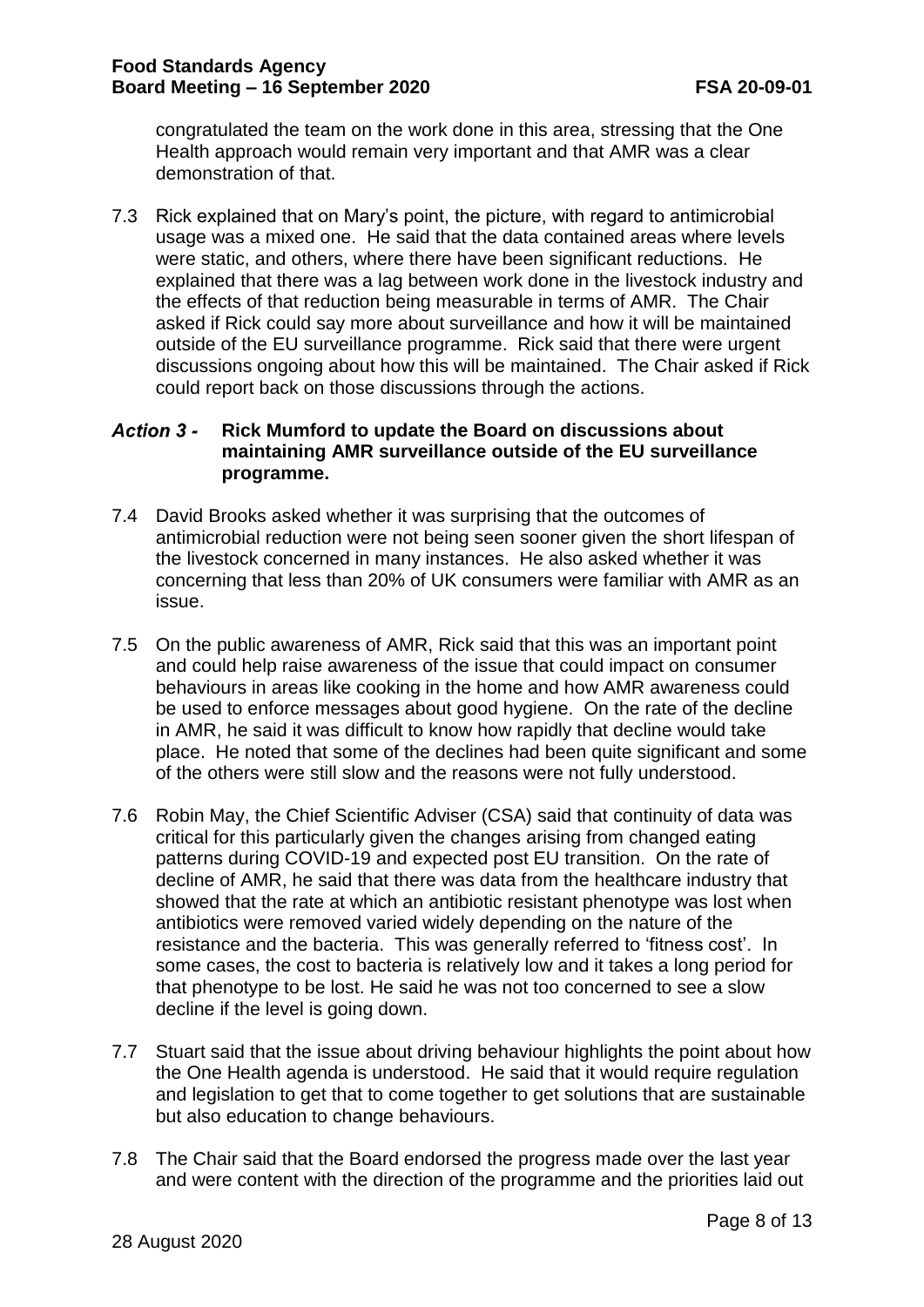in the paper, noting the need to maintain momentum around the surveillance programme.

## **8. Annual Report on Horizon Scanning Programme (FSA 20/08/06)**

- 8.1 Julie Pierce gave a summary of the paper and pointed out that the Horizon Scanning capability, developed in accordance with the Science Council recommendation of 2019, had been engaged over the last 5 months and that it had helped inform the FSA response to the COVID-19 pandemic.
- 8.2 Mary Quicke asked whether a pandemic had featured on any of the Horizon Scanning lists prior to the outbreak and what had been missing if it was not. Julie said that flu pandemic had featured as a risk on the government risk register, but that she was uncertain whether a novel coronavirus had been included. Rick Mumford said that, while he could not be certain that it was included, there was now an opportunity to marry up the work that was done with the Science Council and others, two years ago to see how well it did. how well it did. The CE added that there was a risk of assuming that the past could predict the future. She explained that in addition to considering past events, the use of scenarios, considering things that were plausible but unlikely, could be beneficial. She explained that Steve Wearne, the Director of Global Affairs, had been taking some work forward to develop a set of scenarios for the FSA but his recent secondment to the Trade and Agriculture Commission, meant that that work had been slightly delayed.
- 8.3 David Brooks asked how the effectiveness of Horizon Scanning was measured, including false positives, that could be picked up and mitigated needlessly. Julie explained that this would need to be designed into the next part of the process. Steven Pollock explained that the Horizon Scanning capability had been used to inform many of the communications campaigns and had been picked up through social media listening campaigns or changes in business behaviours. These campaigns had performed well and were able to be measured through the communications and the campaigning route.
- 8.4 The CE said there had been instances where the FSA had sat back and let industry develop something before the FSA thought through the regulation of it. She said that the success measure of the horizon scanning work would be if the FSA had anticipated new regulatory questions emerging from evolving food industry practice. The Chair mentioned that there was an outstanding action, for good reasons, for the Scientific Advisory Committees around the structure for innovation. She mentioned that, since then, the EU referendum had taken place which had important consequences for how innovation was addressed. She also mentioned the establishment of a new Horizon Scanning Council which was also interested in how the FSA could, as a regulator, keep pace with industry innovation.
- 8.5 Margaret Gilmore asked whether there were obvious trends emerging post EU-Exit and whether issues emerging from that had in any way been side-lined by COVID-19. Julie said that COVID-19 had accelerated the pace of some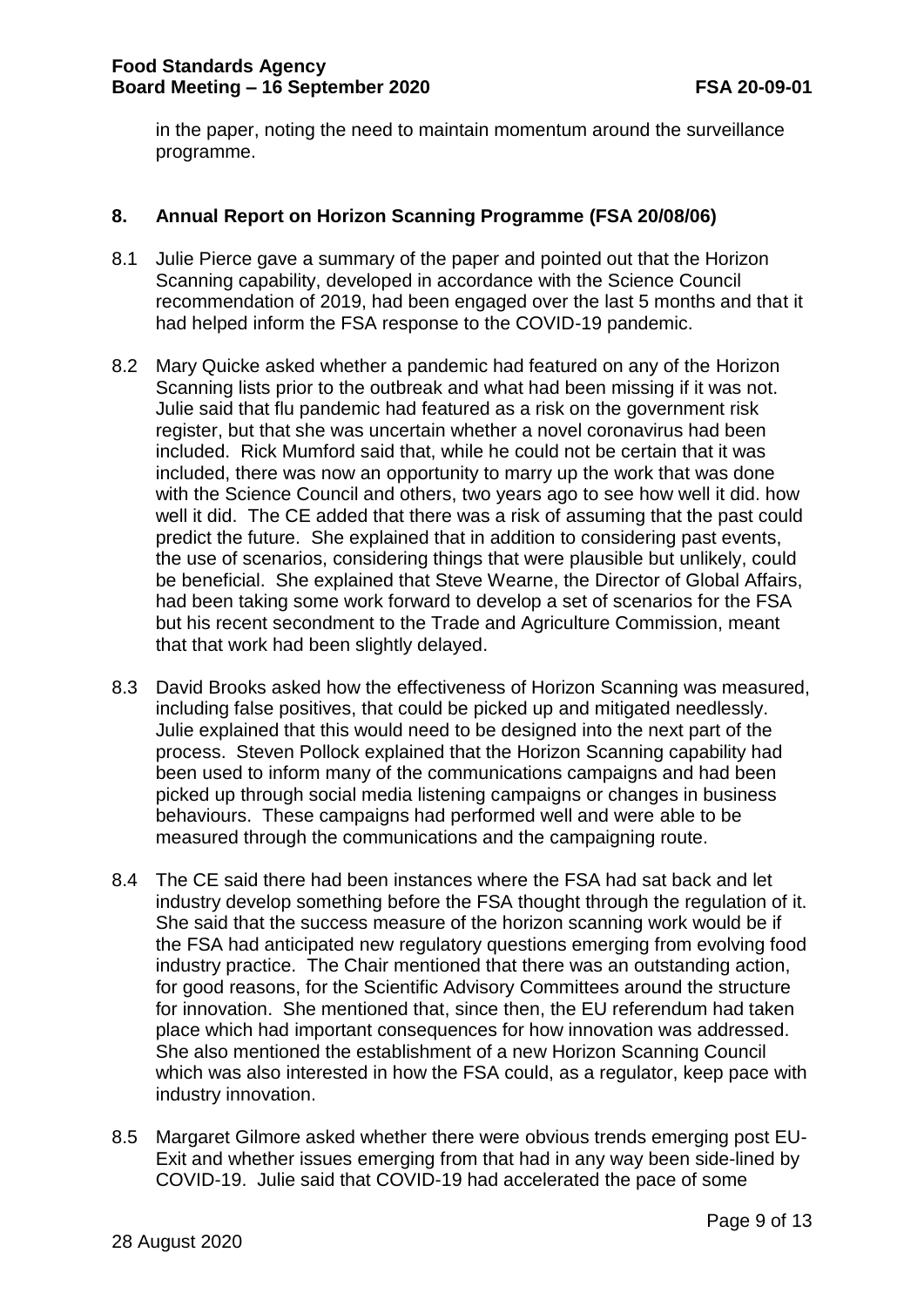changes that were already being observed, such as the industry seeking alternative supply chains or routes to market and particularly responding digitally rather than through the traditional, physical outlets. She said that much of that work was under way and was part of the Achieving Business Compliance (ABC) programme.

- 8.6 The Chair noted that this work was highlighted in the Science Council report and asked Sandy Thomas, Chair of the FSA Science Council, for her assessment of the programme. Sandy said that it was encouraging how far the FSA's Horizon Scanning capability had been increased over a short period. She suggested that there was going to be a need to think about new, near-term challenges including the risk of pandemics from novel zoonotics.
- 8.7 Timothy Riley noted the potential for paradigmatic shifts in food production and how issues arising from those could be predicted, giving the example of a possible expansion in production of lab-grown meat and the use of antibiotics in the medium in which the protein is grown and whether that medium was then regulated as an animal feed.
- 8.8 The Chair said that the Board was clearly very supportive of the work that had been done in this area and looked forward to hearing how they would respond to the question of how the horizon scanning would be assessed in future papers.

## **Julie Pierce and Rick Mumford to consider the success measures for the horizon scanning work.**

## **9. Final Report from the Science Council Working Group on Data Usage & Digital Technology and FSA Response (FSA 20/08/07)**

- 9.1 The Chair welcomed Professor Patrick Wolfe, Chair of Science Council Working Group 4, and asked him to highlight key points of the report's conclusions. Professor Wolfe gave an overview of the issues addressed in the report and the six recommendations the working group had made. He added that the executive summary of the report commented on the importance of transparency in the use of algorithms in building and maintaining consumer trust in the advancement of data-enabled decision making. Julie Pierce then gave a summary of the response from the FSA Executive.
- 9.2 Mary Quicke asked how the FSA could be assured that small, niche, nonstandard players were not excluded. She said that, because data sets for larger players were more accessible, the accessible data sets could have less female and less minority representation than was representative of the overall food system. David Brooks asked how industry felt about the recommendations. He also cautioned against mandation of access to data as it seemed contrary to Open Data partnerships that the FSA had sought to develop historically.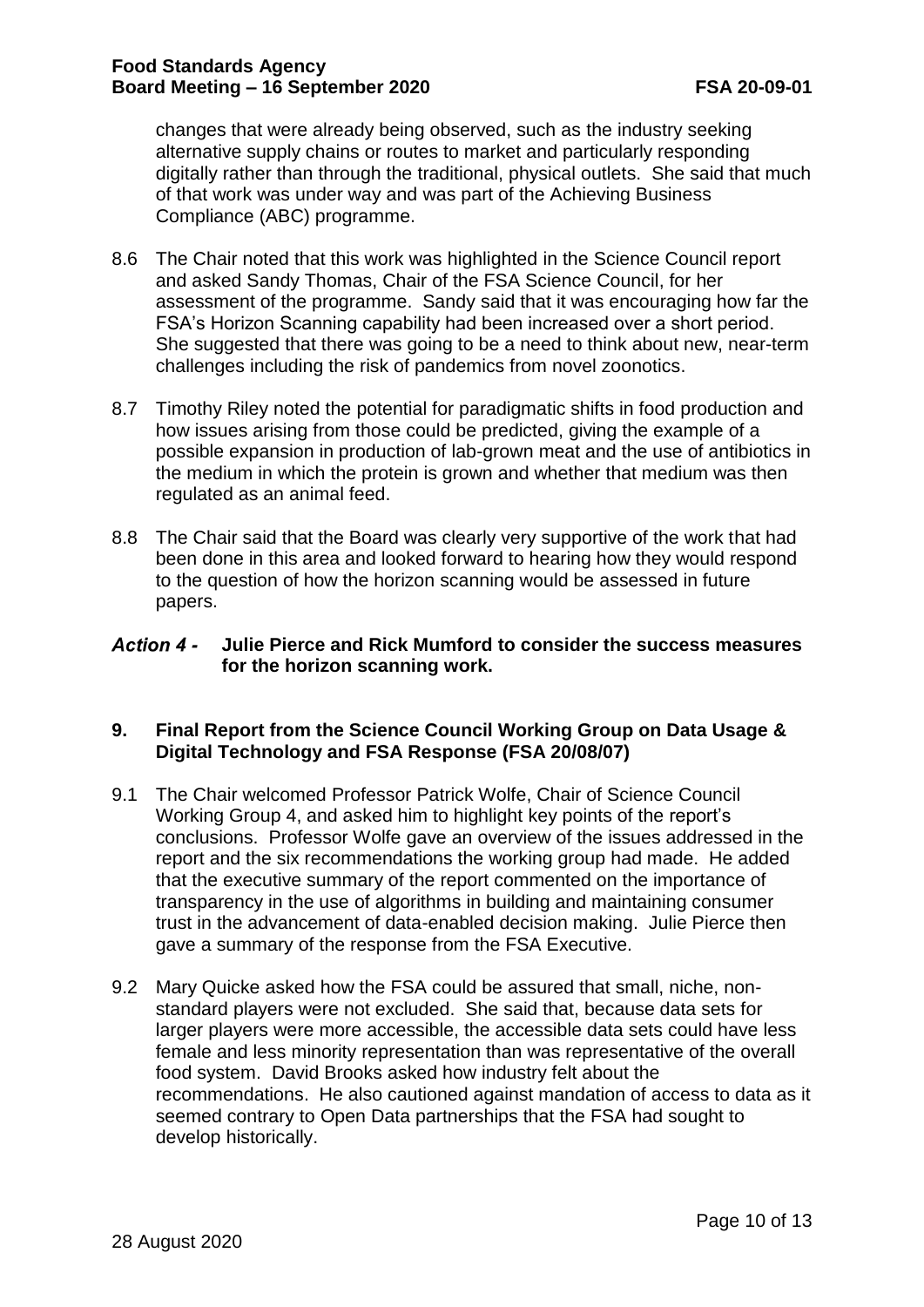- 9.3 Colm McKenna asked what other parties needed to be involved in the work around Open Data and whether they were completely aligned with the FSA's mission to protect the interests of the consumer. He also asked for more detail about 'data sprints' and the advantages they presented.
- 9.4 Julie explained that in terms of data bias, there was no single answer but that there was an ethics workstream incorporated into the projects that would look at issues such as this. The answers would vary between projects, but it would be approached intelligently, mindful of different types of data for the different communities. Professor Wolfe added that there was an amalgamation of traditional statistical methods and that the FSA had long-standing statistical expertise.
- 9.5 On industry engagement, Julie explained that the data strategy had originally been put together with a number of open workshops with industry representation and was shared across all the FSA's networks and social media. She said that the FSA would continue to engage with anyone who wished to become involved with the strategic surveillance work. On the mandation of data access, she explained there may be areas where encouraging industry to share data was more appropriate and others where mandation could be applied. She also outlined a permissioned access model, where the data need not be published but whoever had the correct permissions could access the data.
- 9.6 On data sprints, she explained that the approach taken to strategic surveillance was to take a number of short pieces of work, each lasting 10 weeks. She explained that this had been effective at getting partners to invest their time in the project as they see tangible results quickly. Colm asked whether it was possible, without mandation, to get all the necessary partners involved. Julie explained that the pull would come from other Directorates as the necessary partners would often be identified through the operation of other workstreams, particularly the ABC programme as well as through Operational Transformation. She said it would then be a question of considering how best to consult and engage and whether legal powers were necessary or desirable.
- 9.7 Professor Wolfe said that it was much more a question of persuasion and of incentives and disincentives to sharing across industry. He gave an example of the manufacturing sector where commercial players could seek to monetise their data streams and initially have no interest in sharing. However, in areas such as worker safety or cyber security where a trade body or a group of industry players could agree with help from a regulatory body, data sharing made more sense. Julie added that COVID-19 had accelerated conversations that were taking place across the food system, bringing together people who were interested in how data could help manage the system and understand the transference of risk.
- 9.8 The Chair noted the importance of progress in this area was the FSA's calling card into other parts of Government enabling a statutory contribution and that this was a good way to demonstrate the value of the FSA being around the table. Margaret highlighted the difficulties of achieving mandation without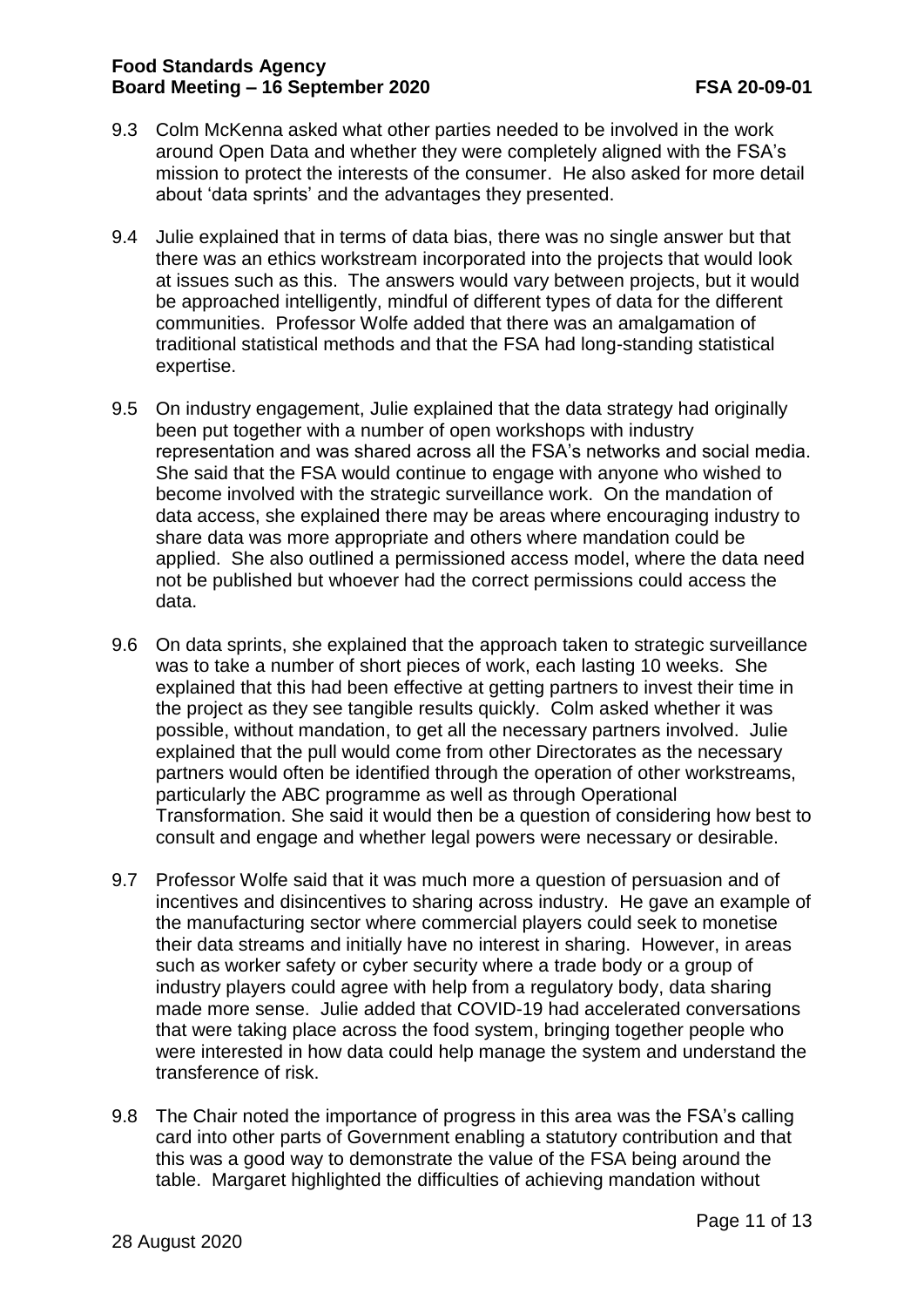evidencing efficacy, noting the progress of the Food Hygiene Rating Scheme, which was initially introduced as a voluntary scheme before mandatory display could be brought in in some areas. She added that data held by supermarkets through their loyalty card schemes could help with product recalls. She also asked a question about whether there was the right balance between having the statistical expertise within the FSA and being able to contract it in externally when it was required. Ruth Hussey noted the importance of understanding the consumers perspective on where data is obtained. She asked whether consumers were being engaged with throughout to avoid surprises about the way that data was used to drive decisions.

9.9 Julie said that rather than wholesale mandated sharing of data, we were looking at more nuance need and approach. This was particularly relevant to the current work on digital platforms. In terms of consumer engagement, she said that there had been there had been no direct consultation for some time and there are questions about how best to engage on issues that can quickly become very technical. She said she would discuss with Steven Pollock and the Executive Management Team about whether there is a good time to talk with people more about how data could be used, the value of data, and whether it was for a wider population discussion or whether it was for those who were particularly interested. Wider engagement with citizens should probably be coordinated through the Government Data Strategy that is expected to be published before end of 2020.

#### **Julie Pierce to discuss consumer engagement on data usage with Action 5 -Director of Communications.**

9.10 The Chair said that the Board were pleased to receive the Science Council's working group's report on data usage and technology and content to agree the recommendations. On the FSA response to the recommendations, she said that the Board advised caution on blanket mandation of data sharing and noted the importance of consumer engagement.

## **10. Annual Report from the Chair of the Audit and Risk Assurance Committee (ARAC) (FSA 20/08/08)**

- 10.1 The Chair invited Colm McKenna, as Chair of ARAC to introduce his annual report on the work of that Committee. Colm gave an overview of the report and ARAC's activities over the past year. He mentioned the potential for issues around quorum with Mary Quick leaving ARAC but also noted that this would be addressed by the appointment of the new Board Member for Wales.
- 10.2 Colm said that going forward, ARAC would retain the focus on continuing improvement and move to introduce the concept and process of deep dives. He also said that they would consider, with other Board Members, the recently published 'Orange Book' on risk management.
- 10.3 David Brooks noted the limited assurance of the audit. He asked, about what the next steps in improving or blocking off weaknesses identified. Colm